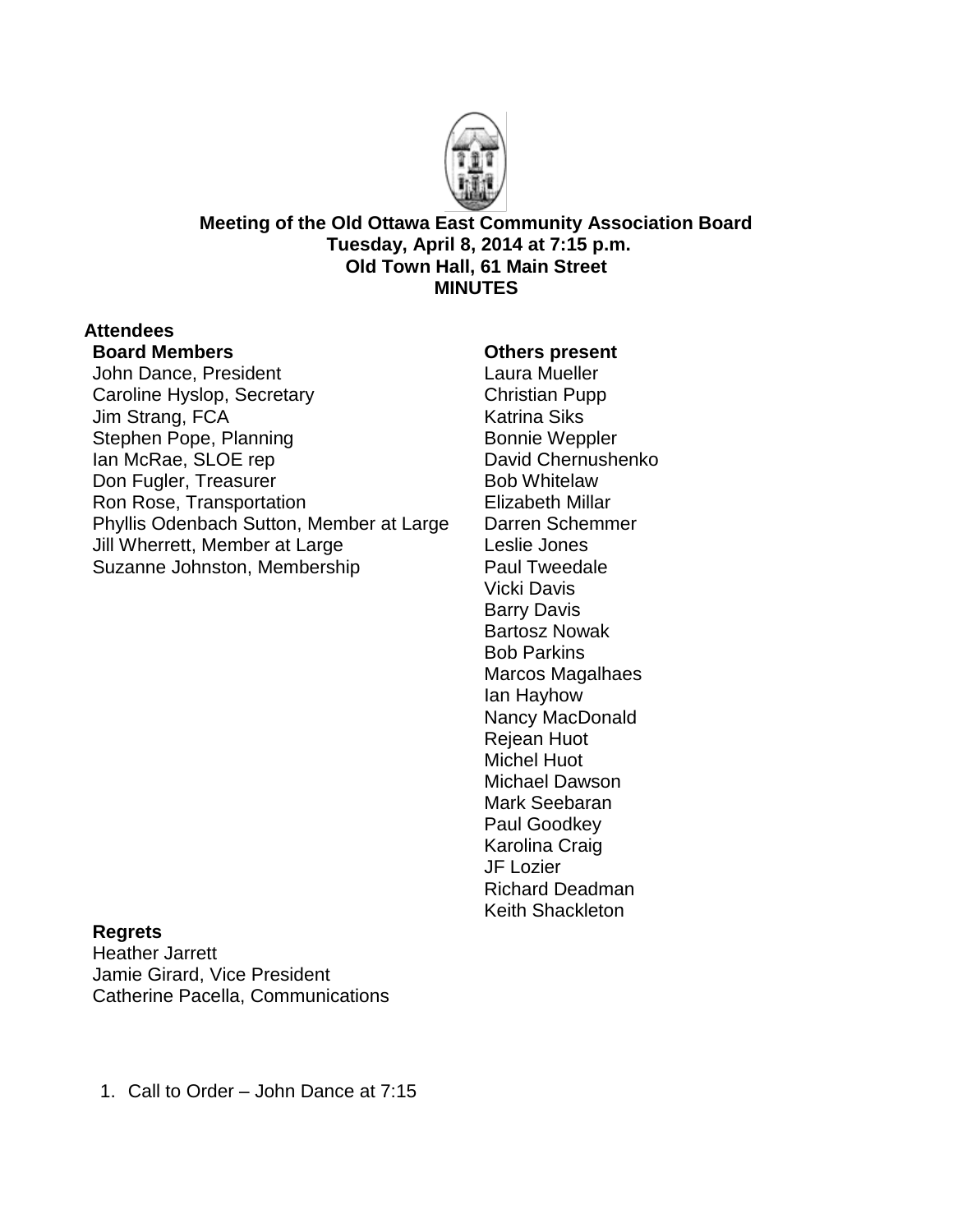- 2. Approval of Agenda Moved: Jim Strang; Second: Jill Wherrett. Carried.
- 3. Approval of March 11, 2014 Minutes Moved: Phyllis Odenbach Sutton; Seconded: Don Fugler. Carried.

#### 4. Main Street Renewal

The Main Street Renewal Working Group has been meeting regularly, and provides this update:

- The work on Main Street will not begin in earnest until 2015 with some carry over into 2016. We do not know yet which part of Main Street will be worked on first.
- There will be two open public meetings to discuss and inform the community when there are further details.
- With respect to Lees Avenue construction : there will be an open house April 16 starting at 5:30 PM for Lees residents so they will be properly aware of what is happening on Lees.
- The detailed construction plans are expected to be on the City of Ottawa website at some point in the near future.
- City Council approved the plan last July, and that plan is still effectively the same, with some minor changes. The biggest change is north of Queensway, where there will be wider sidewalks but not a cycle track. The cycle lane on Main Street will essentially end at Hawthorne.
- A question was raised: will there be an alternate North-South route for traffic during the construction? The answer is that there remains a possibility that Main Street will be closed for a period of time during the construction, but we do not know yet what the detour route will be. We do not know at this point what route the busses will take.
- 5. Proposed Development at 115 Echo.: Portuguese Church property
	- The representatives of the developer Uniform were unable to attend as planned, and have requested that we postpone this discussion until another date.
	- Stephen Pope provided a little bit of an update of his own: With respect to heritage, the building is on the register but is not designated. The proposal is still a work in progress. The building will conform on the gross scale to traditional Main Street designation; however, the current plan does not include main floor retail space, in part because there is not space on the site for commercial parking.
	- A question was raised as to whether any new development there would have to conform to the setback imposed by the NCC, and Stephen's understanding is yes: any new building would be set back in alignment with other properties already on that street.
	- A comment was raised that we should be mindful of the heritage value of the church that currently sits on that site. The church was originally built as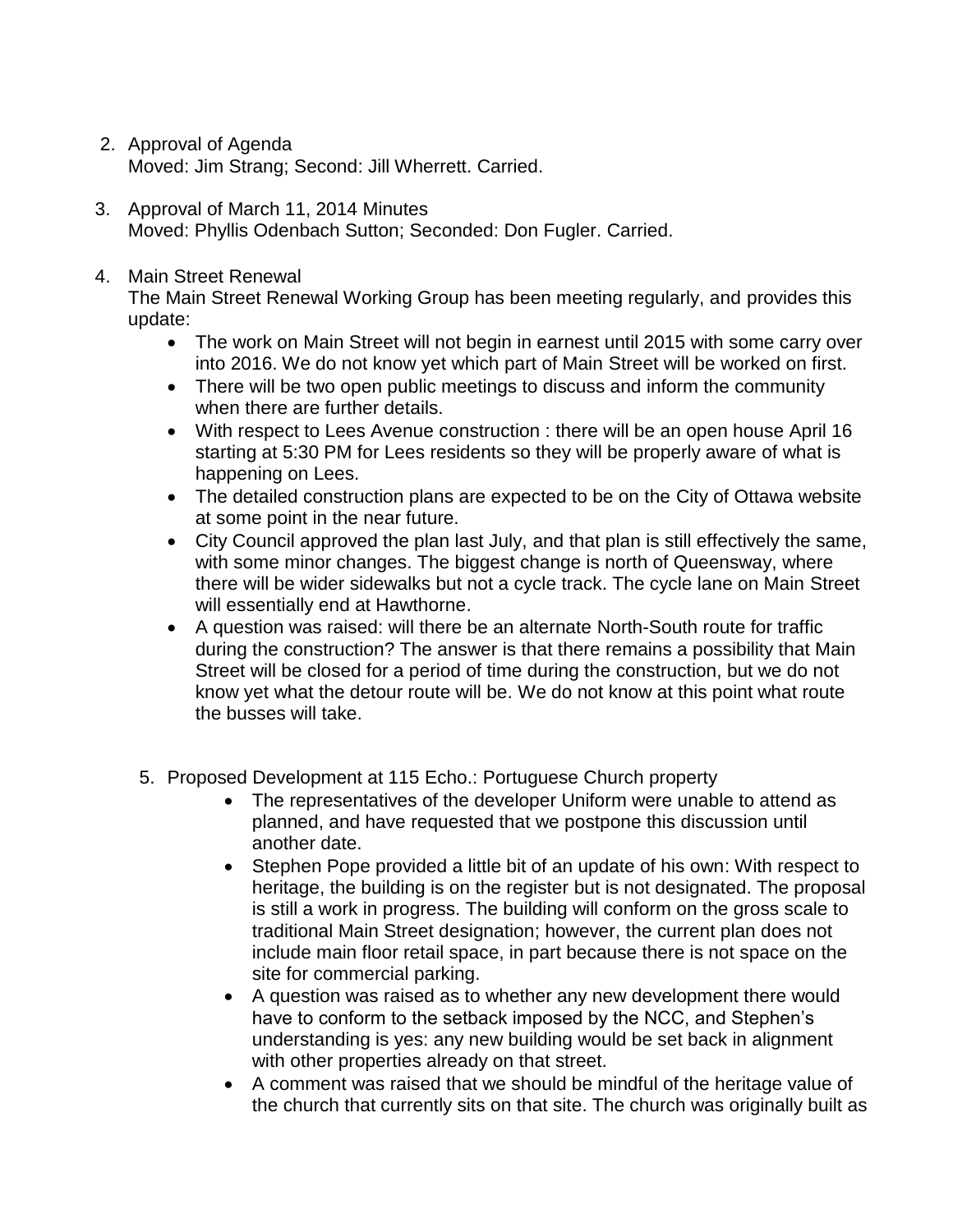an Anglican church in the late  $19<sup>th</sup>$  Century, and has since then been used by several other congregations.

6. Chair's Report – John Dance

A written report was circulated prior to tonight's meeting; please refer to that report for details. Some issues are as follows:

- We are expecting signalised pedestrian crossing at Queen Elizabeth and 5<sup>th</sup>. It is expected that a signalized crossing will be constructed at Colonel By and Clegg, although current NCC budgets won't allow this for at least another two years.
- Phyllis Odenbach Sutton will be working on helping to organize an allcandidates meeting for the municipal election.
- Ron Rose has volunteered to run the BBQ at Main Event, and will be looking for volunteers to assist.
- Undergrounding: the Association continues to advocate for burial of hydro lines despite the City's refusal to fund this. The association's Planning Committee is seeking further attention to the issue through an op-ed submission for the Ottawa Citizen or related means. We are losing a large number of trees in the neighbourhood, and we are hoping to get a lot of them replaced.
- 7. Treasurer's Report Don Fugler
	- The Association currently has \$13,479 in the bank.
	- The garden at St. Paul's is having some difficulty covering their funding and would like to know if we could carry an overdraft of up to \$100.
	- Motion: that the Association provide a loan to the Ottawa East Community Garden not to exceed \$200.
		- Moved: Stephen Pope; Seconded: Ron Rose. Carried.
- 8. Councillor's Report David Chernushenko
	- Order of Ottawa nominations are being taken now.
	- Wildlife Speakers series: The first was a session on coyote behaviour. The second one will be on backyard biodiversity. Friday April 11 at City Hall.
	- Councillor Chernushenko does not expect that there will be any major delays on the Main Street renewal project; it will go ahead in 2015. Communication with respect to detour routes, closure schedules and bus routing must be communicated clearly and effectively to the community. Some streets will get some detour traffic; this will be inconvenient for some streets but it is hoped that disruption will be minimized and safety will be paramount.
	- There is some flooding along the river bank in a few spots, so please be careful and stay well back from the water especially with children.
	- An event known as the Community Cup  $-$  a soccer event  $-$  to engage newcomers to the Ottawa area is being planned for June in Brewer Park. The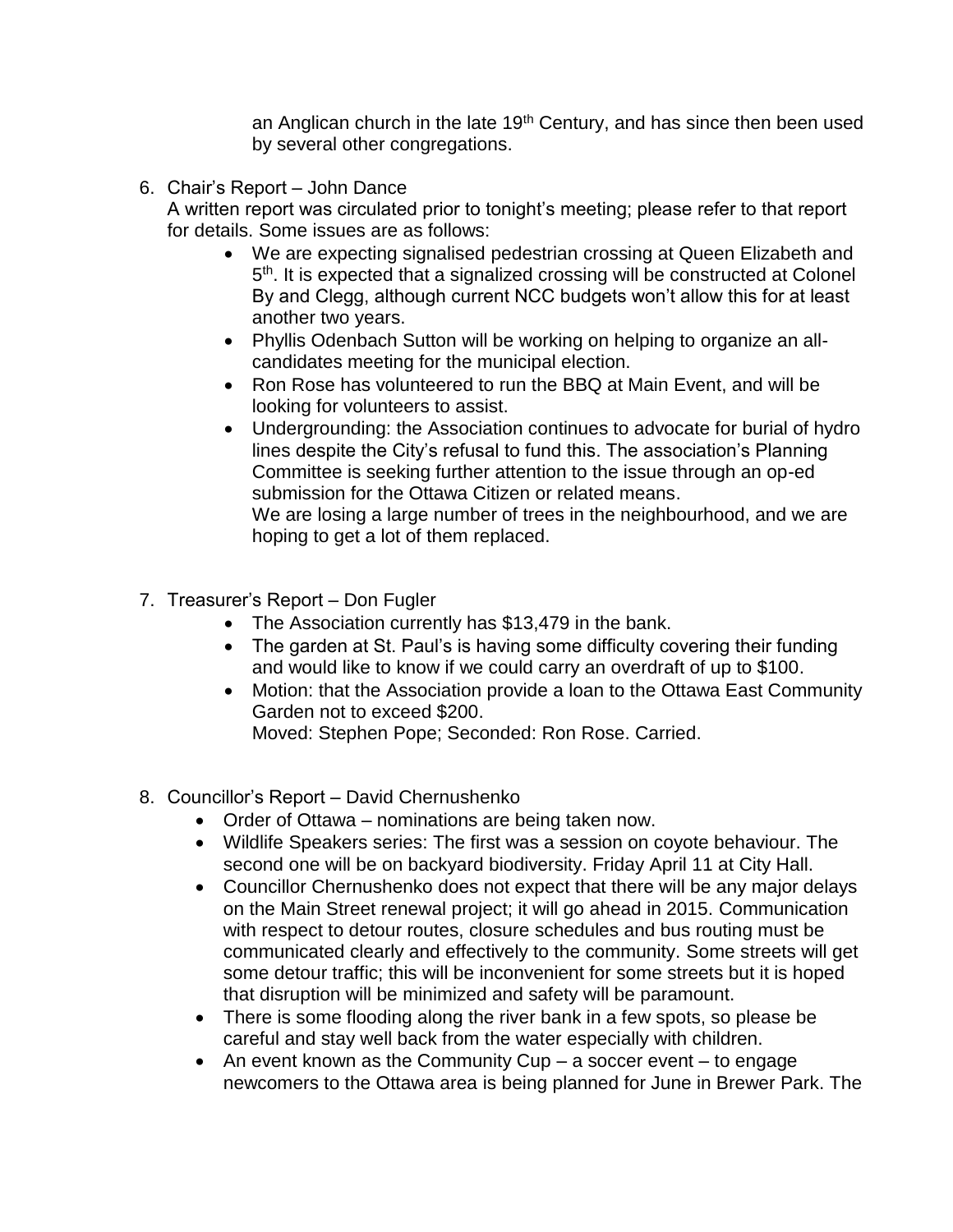councillor is hoping to plan an event sometime in May in Springhurst Park as a lead up to the Community Cup.

- A large portion of the surplus Alta Vista Transportation Corridor Lands (160 Lees) will be added to Springhurst Park. This expansion of the park follows from the City's approval of the Transit Oriented Development plan for the Lees LRT station.
- With respect to the site at 115 Echo (Portuguese Church), the sense that Councilor Chernushenko has from the developer is that they are willing to engage in a dialogue. For example, we are all keen to see more ground level retail in the area but there are concerns as to whether that property location is viable for retail.
- 9. Committee Reports
	- 9.1 Planning Stephen Pope
		- On the radar at the moment are 141 Main Street and 113 Echo. 129 main is now being proposed as a four-storey building but we do not know the timing on that development. We do not know the current status of 178 Main, but there is a potential for a four-storey building. 140 Springhurst is proposed as an eight-unit building. There are a number other small projects in the works but we do not have recent details.
	- 9.2 SLOE Ian McRae
		- The Deep Green Forum on March 22 about 100 people attended the discussion on potential development of the Oblates property. Issues included shoreline restoration, connectivity, storm-water management, green energy etc. The forum was recorded on video and there will be some video will be posted on the SLOE website. There is agreement all-round that it was an excellent event and a great opportunity for community discussion. Hopefully the event will lead to an exemplary development. The results of the forum will be presented to Old Ottawa East residents at an upcoming meeting.
		- Lees Community Garden will be building new beds. Children's Garden is planning playgroups and events.
		- We are awaiting the final design of the Rideau western pathway.
		- The Main Street farmers market will be going ahead. This Sunday April 13, the market organizers are planning a get ready work bee.
	- 9.3 Transportation Ron Rose
		- The Lees avenue overpass replacement is scheduled this summer. The street will be closed for a period of time.
		- The western pathway may be open by mid-April.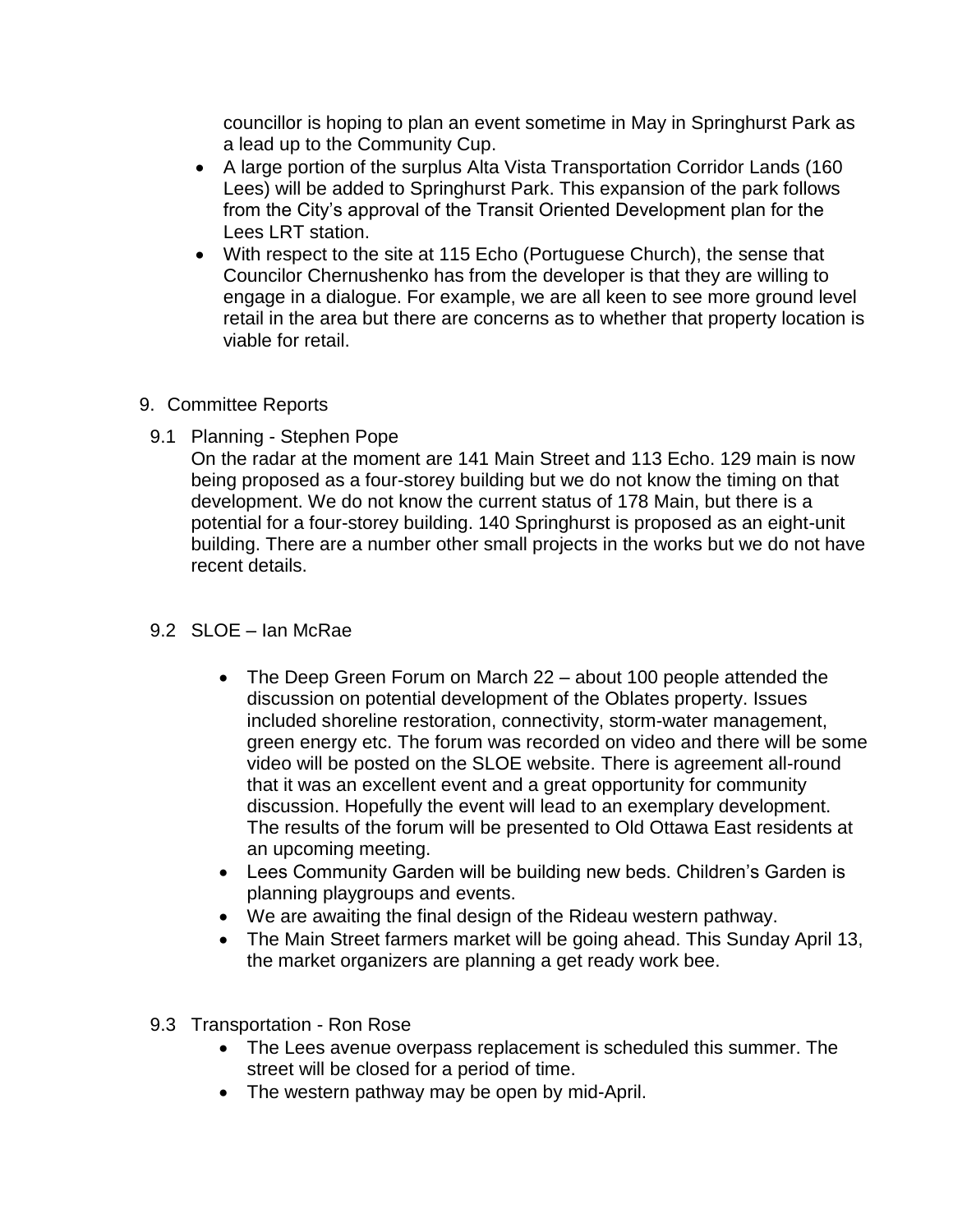- Transit changes: once the Main street reconstruction is finished in 2016, the #16 bus will be extended by one block. We are awating information as to what will happen to the #16 bus during the Lees avenue construction work.
- Landsdowne traffic committee is mostly focused on the Glebe but some representatives of OECA attend the meetings in order to stay informed about any traffic issues that could affect our neighbourhood.
- 9.4 City Centre Coalition No report.
- 9.5 Federation of Citizens' Associations Jim Strang
	- A written report was circulated prior to tonight's meeting.
		- Meeting last month was well attended, and included a briefing on the topic of "streetscape character analysis." This is a method whereby the character of a neighbourhood is assessed by observing the patterns of front yards, driveways, main entrances etc. with an eye to maintaining a certain amount of zoning conformity when considering new developments.
		- FCA is supporting an initiative to encourage the City to phase out the use and sale of bottled water at City events and on City premises.
- 9.6 Communications No report.
- 9.7 Community Safety No report.
- 9.8 Membership Nothing new to report. Suzanne will be looking for new zone captains to try and engage more of the community
- 10.Community Activities Group Funding has been secured for four more movies in the park this summer. Shakespeare in the Park will be in Brantwood July 30 (one night only).
- 11.New Business